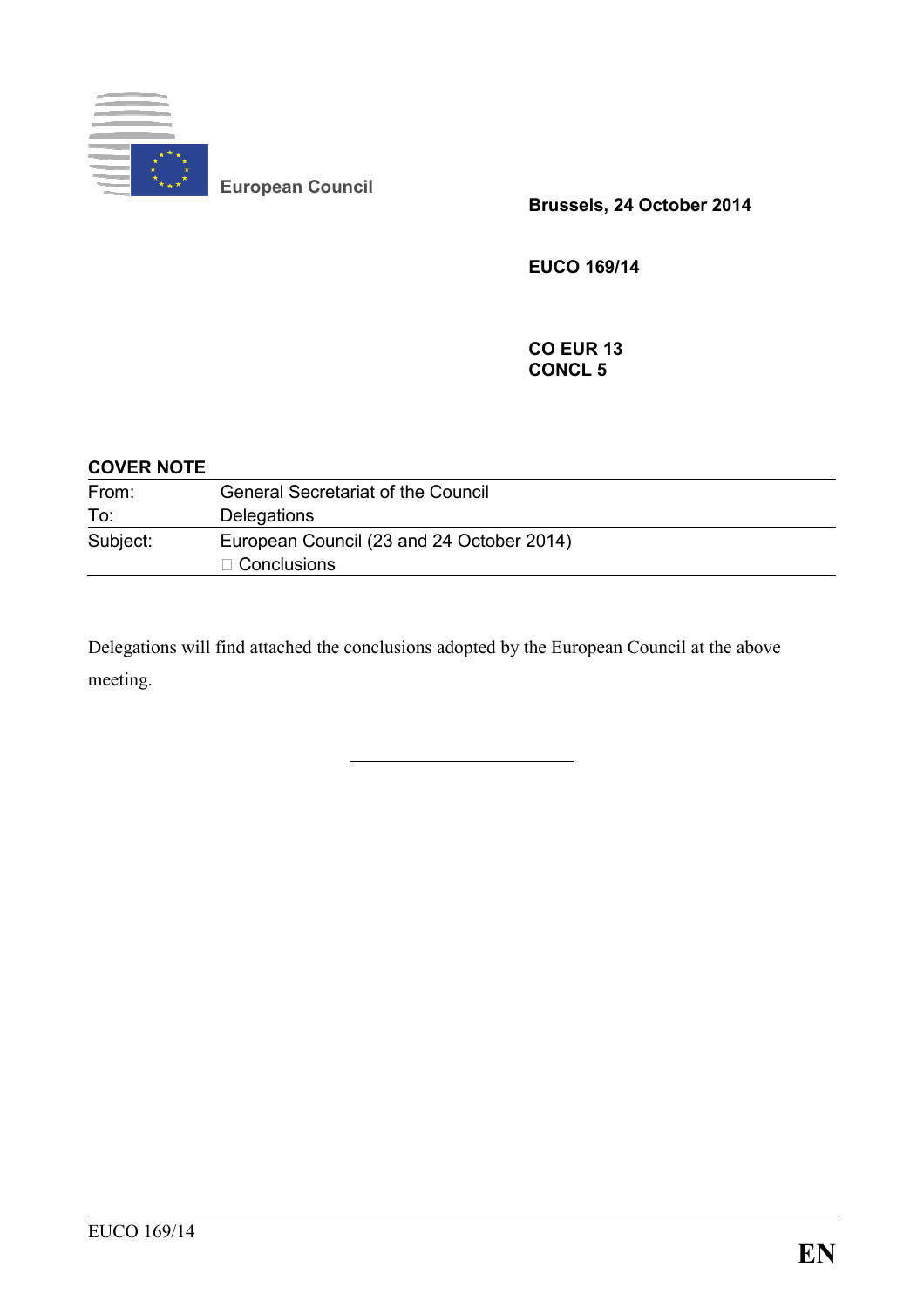### **I. 2030 CLIMATE AND ENERGY POLICY FRAMEWORK**

1. Substantial progress has been made towards the attainment of the EU targets for greenhouse gas emission reduction, renewable energy and energy efficiency, which need to be fully met by 2020. On the basis of the principles identified in the March 2014 European Council conclusions, the European Council agreed today on the 2030 climate and energy policy framework for the European Union. Accordingly, the EU will submit its contribution, at the latest by the first quarter of 2015, in line with the timeline agreed by the UNFCCC in Warsaw for the conclusion of a global climate agreement. The European Council calls on all countries to come forward with ambitious targets and policies well in advance of the Conference of the Parties 21 in Paris. It will revert to this issue after the Paris Conference. The European Council will keep all the elements of the framework under review and will continue to give strategic orientations as appropriate, notably with respect to consensus on ETS, non-ETS, interconnections and energy efficiency. The Commission will continue to have a regular dialogue with stakeholders.

### *GHG emissions reduction target*

- 2. The European Council endorsed a binding EU target of an at least 40% domestic reduction in greenhouse gas emissions by 2030 compared to 1990. To that end:
	- 2.1 the target will be delivered collectively by the EU in the most cost-effective manner possible, with the reductions in the ETS and non-ETS sectors amounting to 43% and 30% by 2030 compared to 2005, respectively;
	- 2.2 all Member States will participate in this effort, balancing considerations of fairness and solidarity;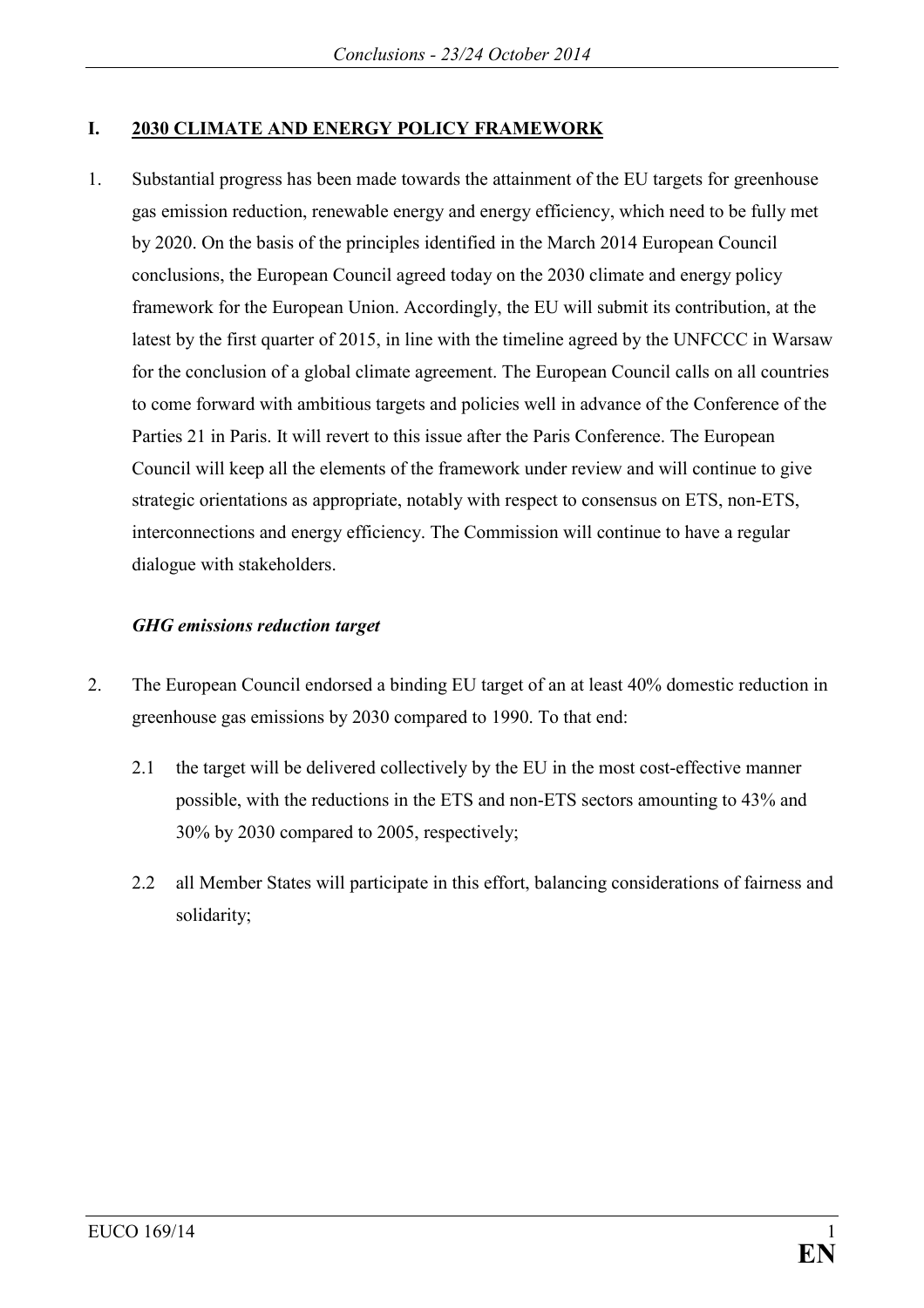# *EU ETS*

- 2.3 a well-functioning, reformed Emissions Trading System (ETS) with an instrument to stabilise the market in line with the Commission proposal will be the main European instrument to achieve this target; the annual factor to reduce the cap on the maximum permitted emissions will be changed from 1.74% to 2.2% from 2021 onwards;
- 2.4 free allocation will not expire; existing measures will continue after 2020 to prevent the risk of carbon leakage due to climate policy, as long as no comparable efforts are undertaken in other major economies, with the objective of providing appropriate levels of support for sectors at risk of losing international competitiveness. The benchmarks for free allocations will be periodically reviewed in line with technological progress in the respective industry sectors. Both direct and indirect carbon costs will be taken into account, in line with the EU state aid rules so as to ensure a level-playing field. In order to maintain international competitiveness, the most efficient installations in these sectors should not face undue carbon costs leading to carbon leakage. Future allocations will ensure better alignment with changing production levels in different sectors. At the same time, incentives for industry to innovate will be fully preserved and administrative complexity will not be increased. The consideration to ensure affordable energy prices and avoid windfall profits will be taken into account;
- 2.5 in this context, Member States with a GDP per capita below 60% of the EU average may opt to continue to give free allowances to the energy sector up to 2030. The maximum amount handed out for free after 2020 should be no more than 40% of the allowances allocated under 2.9 for auctioning to the Member States using this option. The current modalities, including transparency, should be improved to ensure that the funds are used to promote real investments modernising the energy sector, while avoiding distortions of the internal energy market;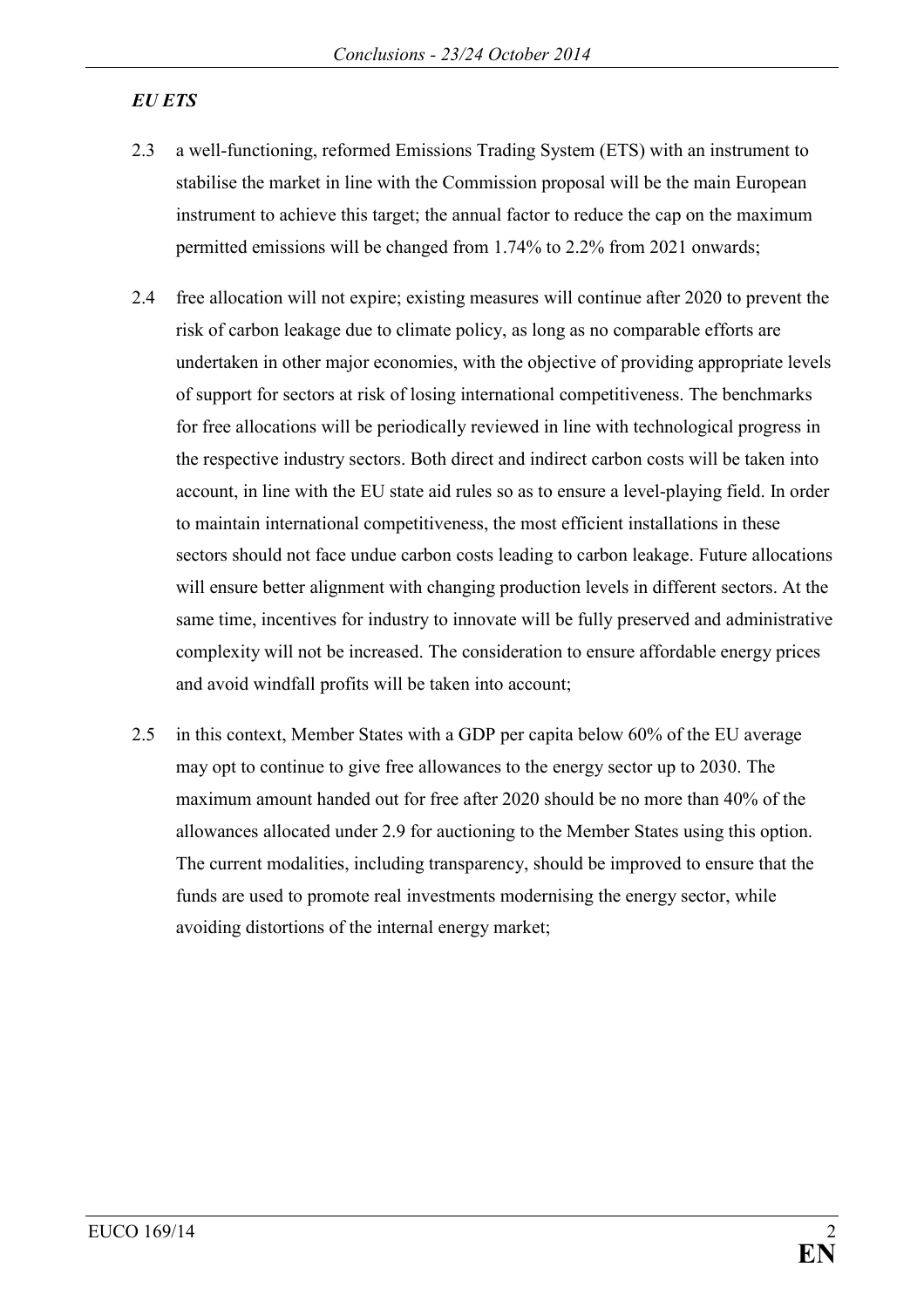- 2.6 the existing NER300 facility will be renewed, including for carbon capture and storage and renewables, with the scope extended to low carbon innovation in industrial sectors and the initial endowment increased to 400 million allowances (NER400). Investment projects in all Member States, including small-scale projects, will be eligible;
- 2.7 a new reserve of 2% of the EU ETS allowances will be set aside to address particularly high additional investment needs in low income Member States (GDP per capita<sup>1</sup> below 60% of the EU average). It will have the following characteristics:
	- the proceeds from the reserve will be used to improve energy efficiency and to modernise the energy systems of these Member States, so as to provide their citizens with cleaner, secure and affordable energy;
	- the use of the funds will be fully transparent;
	- allowances from the reserve will be auctioned according to the same principles and modalities as for other allowances;
	- the reserve will serve to establish a fund which will be managed by the beneficiary Member States, with the involvement of the EIB in the selection of projects. Simplified arrangements for small-scale projects will be ensured. Until 31 December 2030 the distribution of funds will be based on the combination of a 50% share of verified emissions and a 50% share of GDP criteria, but the basis on which projects are selected will be reviewed by the end of 2024;
- 2.8 for the purposes of solidarity, growth and interconnections, 10% of the EU ETS allowances to be auctioned by the Member States will be distributed among those countries whose GDP per capita did not exceed 90% of the EU average (in 2013);
- 2.9 the rest of allowances will be distributed among all Member States on the basis of verified emissions, without reducing the share of allowances to be auctioned;

 **1** All references to GDP in 2013 in EUR at market prices.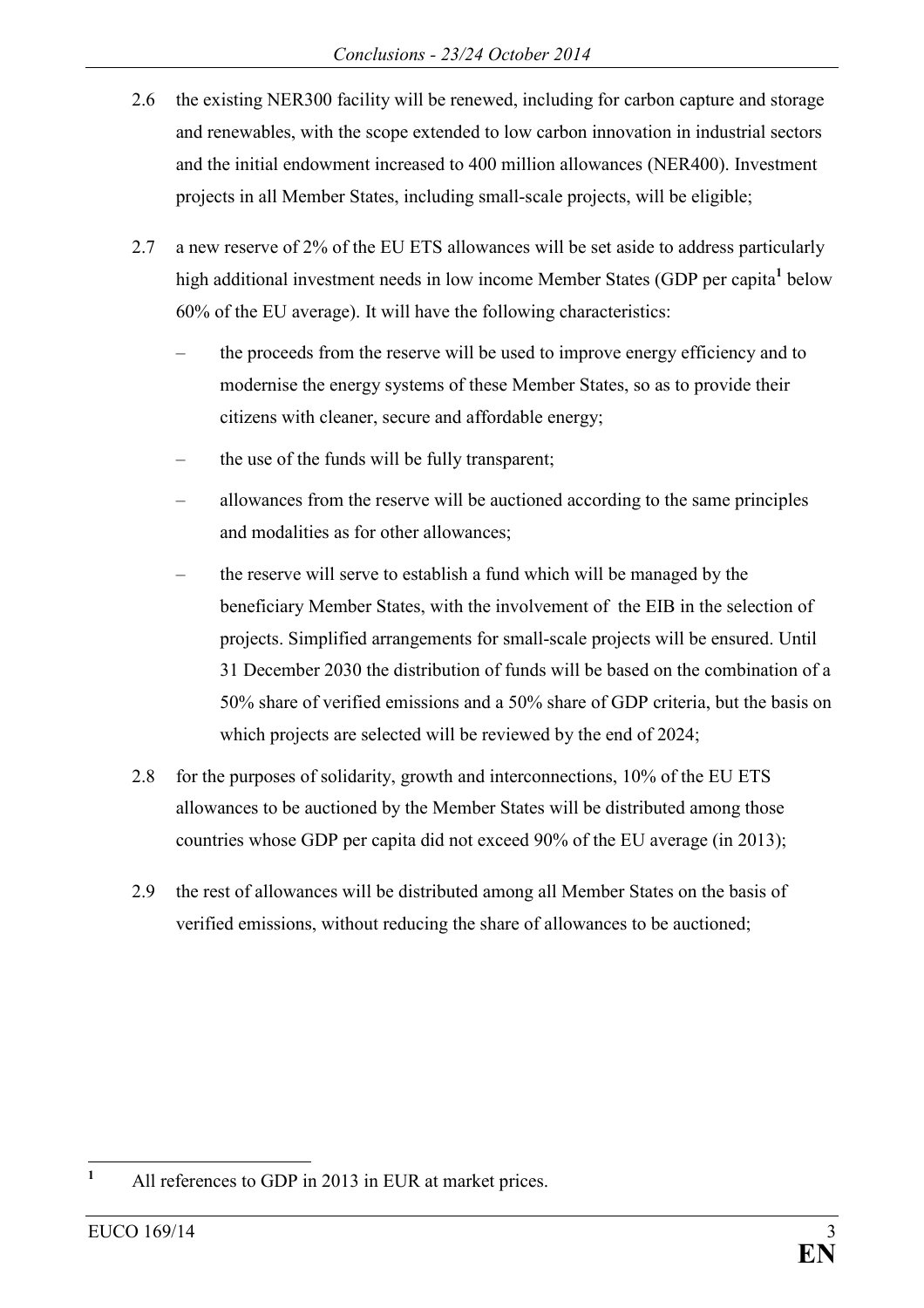## *Non-ETS sectors*

- 2.10 the methodology to set the national reduction targets for the non-ETS sectors, with all the elements as applied in the Effort Sharing Decision for 2020, will be continued until 2030, with efforts distributed on the basis of relative GDP per capita. All Member States will contribute to the overall EU reduction in 2030 with the targets spanning from 0% to -40% compared to 2005;
- 2.11 targets for the Member States with a GDP per capita above the EU average will be relatively adjusted to reflect cost-effectiveness in a fair and balanced manner;
- 2.12 the availability and use of existing flexibility instruments within the non-ETS sectors will be significantly enhanced in order to ensure cost-effectiveness of the collective EU effort and convergence of emissions per capita by 2030. A new flexibility in achieving targets - for Member States with national reduction targets significantly above both the EU average and their cost effective reduction potential as well as for Member States that did not have free allocation for industrial installations in 2013 - will be established through a limited, one-off, reduction of the ETS allowances, to be decided before 2020, while preserving predictability and environmental integrity;
- 2.13 it is important to reduce greenhouse gas emissions and risks related to fossil fuel dependency in the transport sector. The European Council therefore invites the Commission to further examine instruments and measures for a comprehensive and technology neutral approach for the promotion of emissions reduction and energy efficiency in transport, for electric transportation and for renewable energy sources in transport also after 2020. The European Council calls for a rapid adoption of the Directive laying down calculation methods and reporting requirements pursuant to Directive 98/70/EC of the European Parliament and of the Council relating to the quality of petrol and diesel fuels. It also recalls that under existing legislation a Member State can opt to include the transport sector within the framework of the ETS;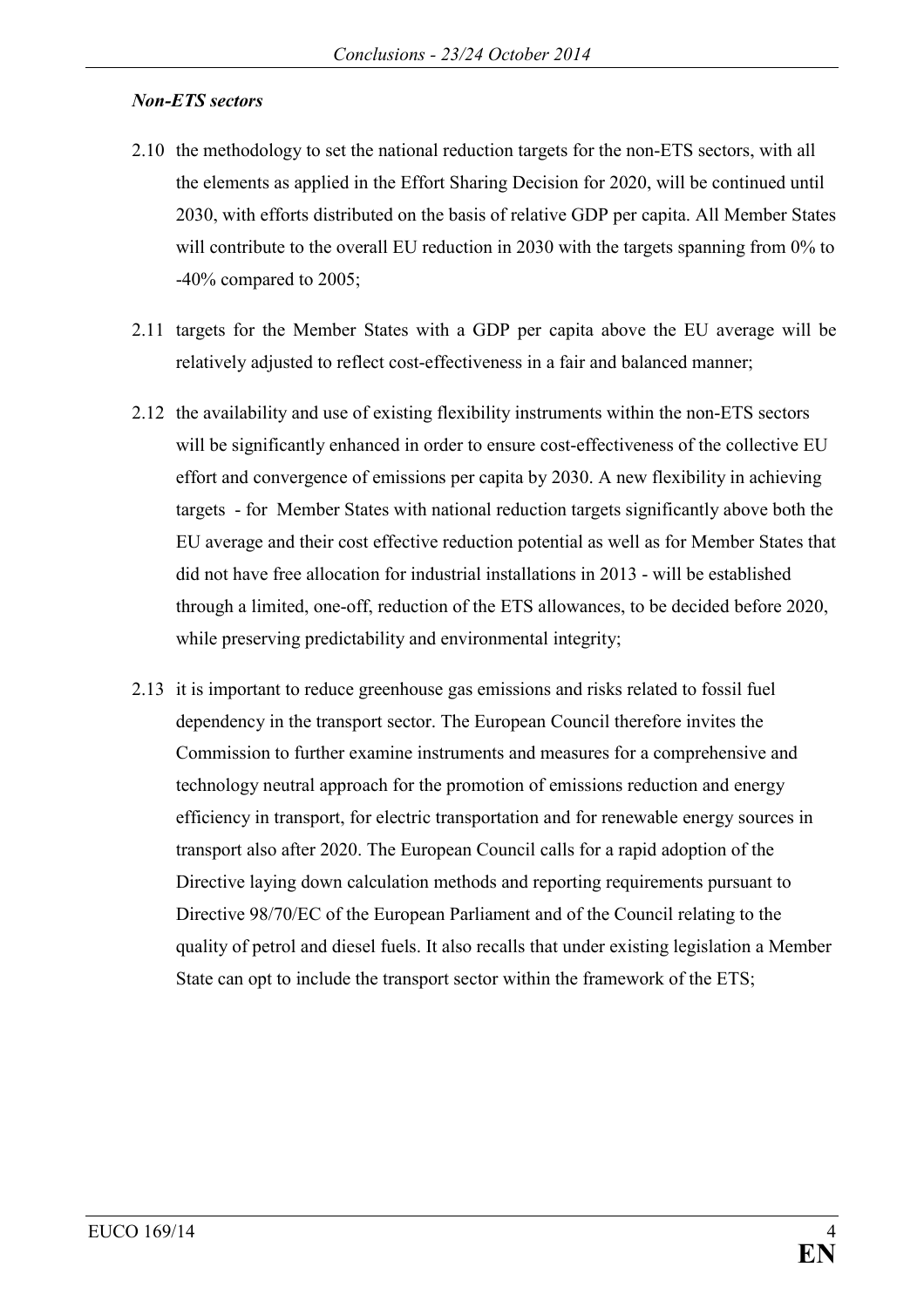2.14 the multiple objectives of the agriculture and land use sector, with their lower mitigation potential, should be acknowledged, as well as the need to ensure coherence between the EU's food security and climate change objectives. The European Council invites the Commission to examine the best means of encouraging the sustainable intensification of food production, while optimising the sector's contribution to greenhouse gas mitigation and sequestration, including through afforestation. Policy on how to include Land Use, Land Use Change and Forestry into the 2030 greenhouse gas mitigation framework will be established as soon as technical conditions allow and in any case before 2020.

### *Renewables and energy efficiency*

3. An EU target of at least 27% is set for the share of renewable energy consumed in the EU in 2030. This target will be binding at EU level. It will be fulfilled through Member States contributions guided by the need to deliver collectively the EU target without preventing Member States from setting their own more ambitious national targets and supporting them, in line with the state aid guidelines, as well as taking into account their degree of integration in the internal energy market. The integration of rising levels of intermittent renewable energy requires a more interconnected internal energy market and appropriate back up, which should be coordinated as necessary at regional level.

An indicative target at the EU level of at least 27% is set for improving energy efficiency in 2030 compared to projections of future energy consumption based on the current criteria. It will be delivered in a cost-effective manner and it will fully respect the effectiveness of the ETS-system in contributing to the overall climate goals.This will be reviewed by 2020, having in mind an EU level of 30%. The Commission will propose priority sectors in which significant energy-efficiency gains can be reaped, and ways to address them at EU level, with the EU and the Member States focusing their regulatory and financial efforts on these sectors.

These targets will be achieved while fully respecting the Member States' freedom to determine their energy mix. Targets will not be translated into nationally binding targets. Individual Member States are free to set their own higher national targets.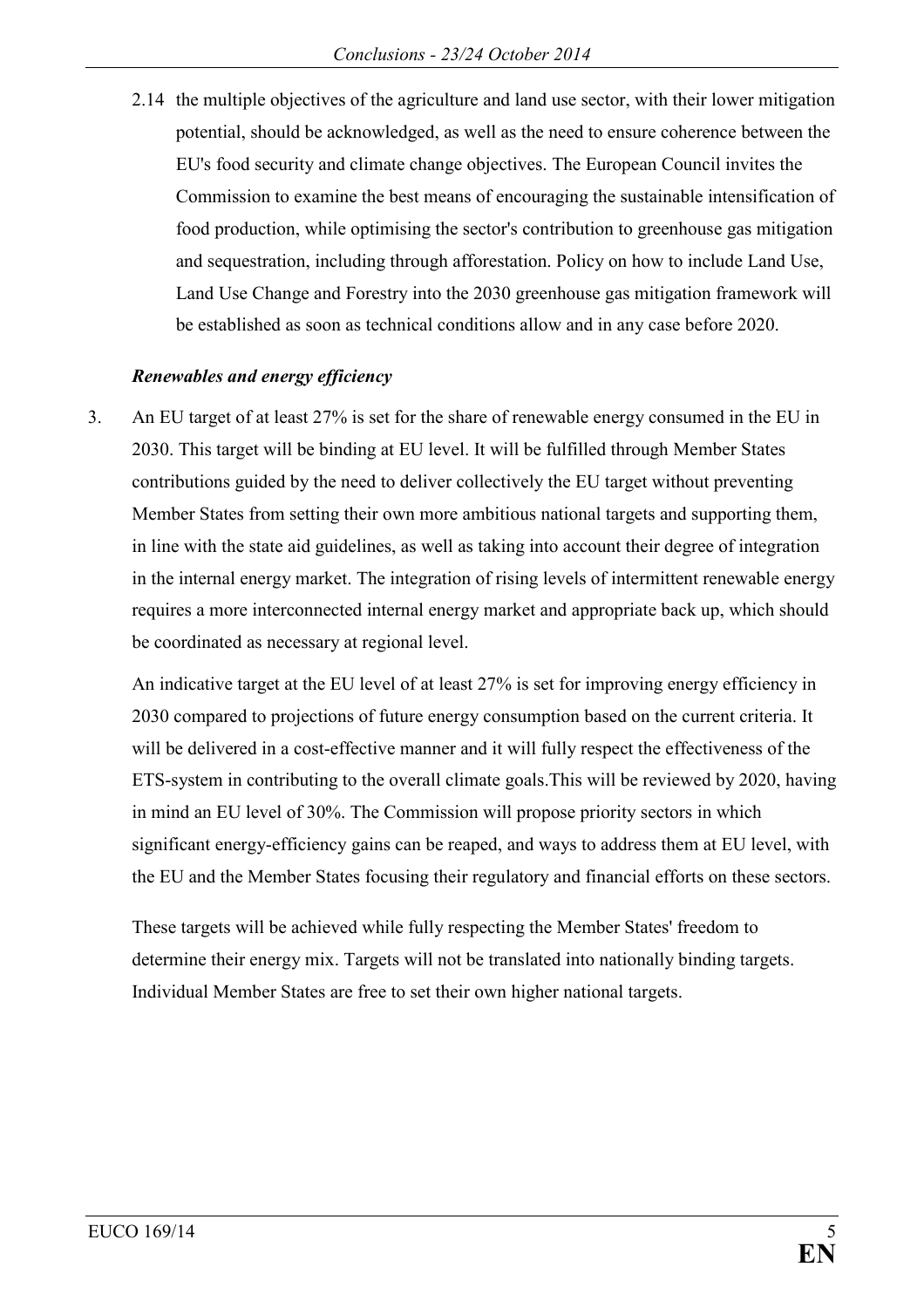### *Achieving a fully functioning and connected internal energy market*

- 4. The European Council noted the fundamental importance of a fully functioning and connected internal energy market. Recalling the March 2014 conclusions on its completion, the European Council stressed that all efforts must be mobilised to achieve this objective as a matter of urgency. Preventing inadequate interconnections of Member States with the European gas and electricity networks and ensuring synchronous operation of Member States within the European Continental Networks as foreseen in the European Energy Security Strategy will also remain a priority after 2020. In that context it decided that:
	- the European Commission supported by the Member States will take urgent measures in order to ensure the achievement of a minimum target of 10% of existing electricity interconnections, as a matter of urgency, and no later than 2020 at least for Member States which have not yet attained a minimum level of integration in the internal energy market, which are the Baltic States, Portugal and Spain, and for Member States which constitute their main point of access to the internal energy market. The Commission will monitor progress and will report to the European Council on all possible sources of financing including on the possibilities of EU financing in order to ensure that the 10% target will be met. In this light, the European Council invites the Commission to make proposals, including on finance, within the limits of the relevant instruments of the MFF, if appropriate. Recalling the conclusions of the March and June European Councils, which stressed the need to ensure the full participation of all Member States in the internal energy market, the Commission will also report regularly to the European Council with the objective of arriving at a 15% target by 2030, as proposed by the Commission. Both targets will be attained via the implementation of PCIs;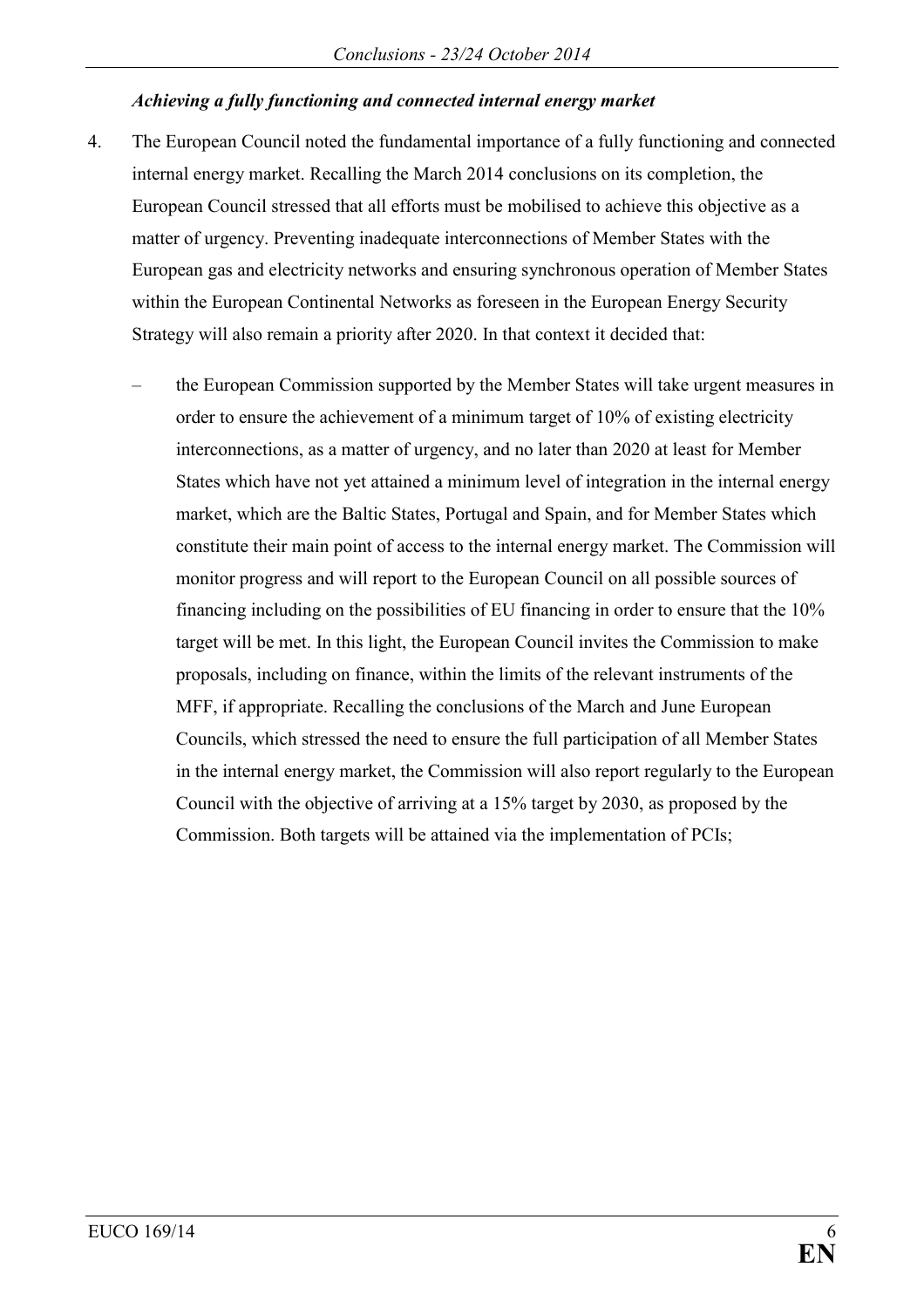- Member States and the Commission will facilitate the implementation of projects of common interest including those identified in the European Energy Security Strategy which link in particular the Baltic States, Spain and Portugal, to the rest of the internal energy market, ensure that they have the highest priority and will be completed by 2020. Special attention will be paid to the more remote and/or less well connected parts of the single market such as Malta, Cyprus and Greece. In this context, the European Council welcomes, as a first step, the recent transmission system operators' common strategy for the development of interconnections for the Iberian Peninsula with the internal electricity market, including concrete projects in order to increase the capacity. The European Council calls for the implementation of the strategy and encourages the transmission system operators and regulatory authorities to include the relevant projects in the upcoming 10-year network development plans;
- where the implementation of these projects will not suffice to reach the 10% target, new projects will be identified, added as a matter of priority in the upcoming review of the list of projects of common interest and swiftly implemented. EU co-financing should be made available for these projects. The Commission is invited to present a communication ahead of the March 2015 European Council on the best courses of action to effectively achieve the target mentioned above.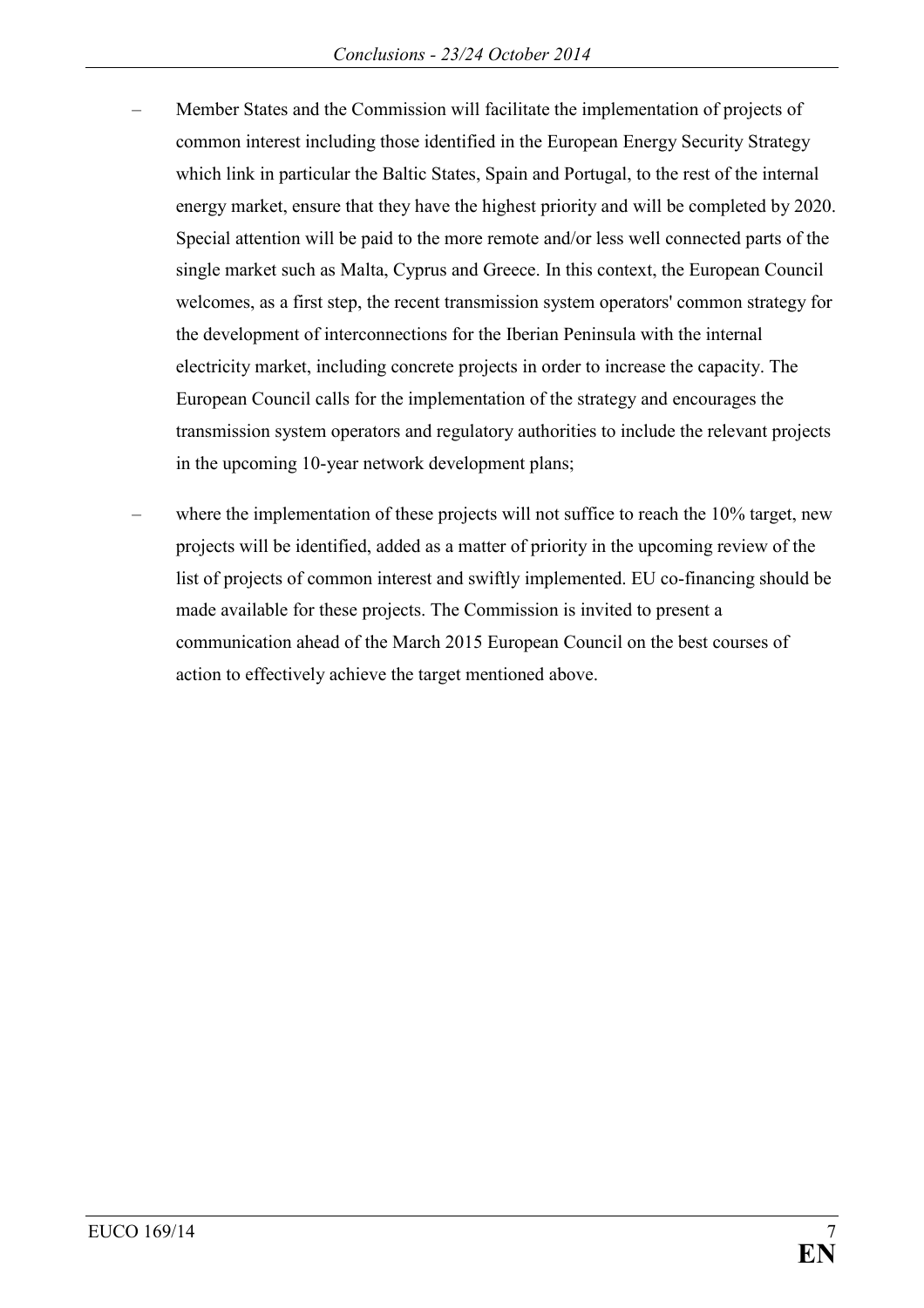## *Energy security*

5. Recalling its conclusions of June 2014, the European Council endorsed further actions to reduce the EU's energy dependence and increase its energy security for both electricity and gas. Moderating energy demand through enhanced energy efficiency will also contribute to this objective. The European Council took note of the Presidency report on energy security<sup>1</sup>. It welcomed the Commission report on immediate action to increase the EU's resilience to a possible major disruption in the upcoming winter. This report provides a complete picture of the robustness of Europe's energy system (stress test exercise). In this context, the European Council welcomed the contributions from all Member States, key energy players, as well as neighbouring countries and partners. The European Council also recognised that the EU's energy security can be increased by having recourse to indigenous resources as well as safe and sustainable low carbon technologies.

The European Council agreed on the following points:

- implement critical projects of common interest in the gas sector, such as the North-South corridor, the Southern Gas Corridor and the promotion of a new gas hub in Southern Europe as well as the key infrastructure projects enhancing Finland's and the Baltic States' energy security, to ensure diversification of energy suppliers and routes and ensure market functioning;
- improve arrangements for a better use of regasification and storage capacity in the gas system to better tackle emergency situations;
- invite the Commission to intensify its support in order to ensure better coordination of efforts to complete critical projects of common interest; and to develop targeted actions such as technical advice or the setting-up of multilateral task forces on specific interconnectors with the relevant Member States in order to swiftly resolve problems in implementation;

 **1** 13788/14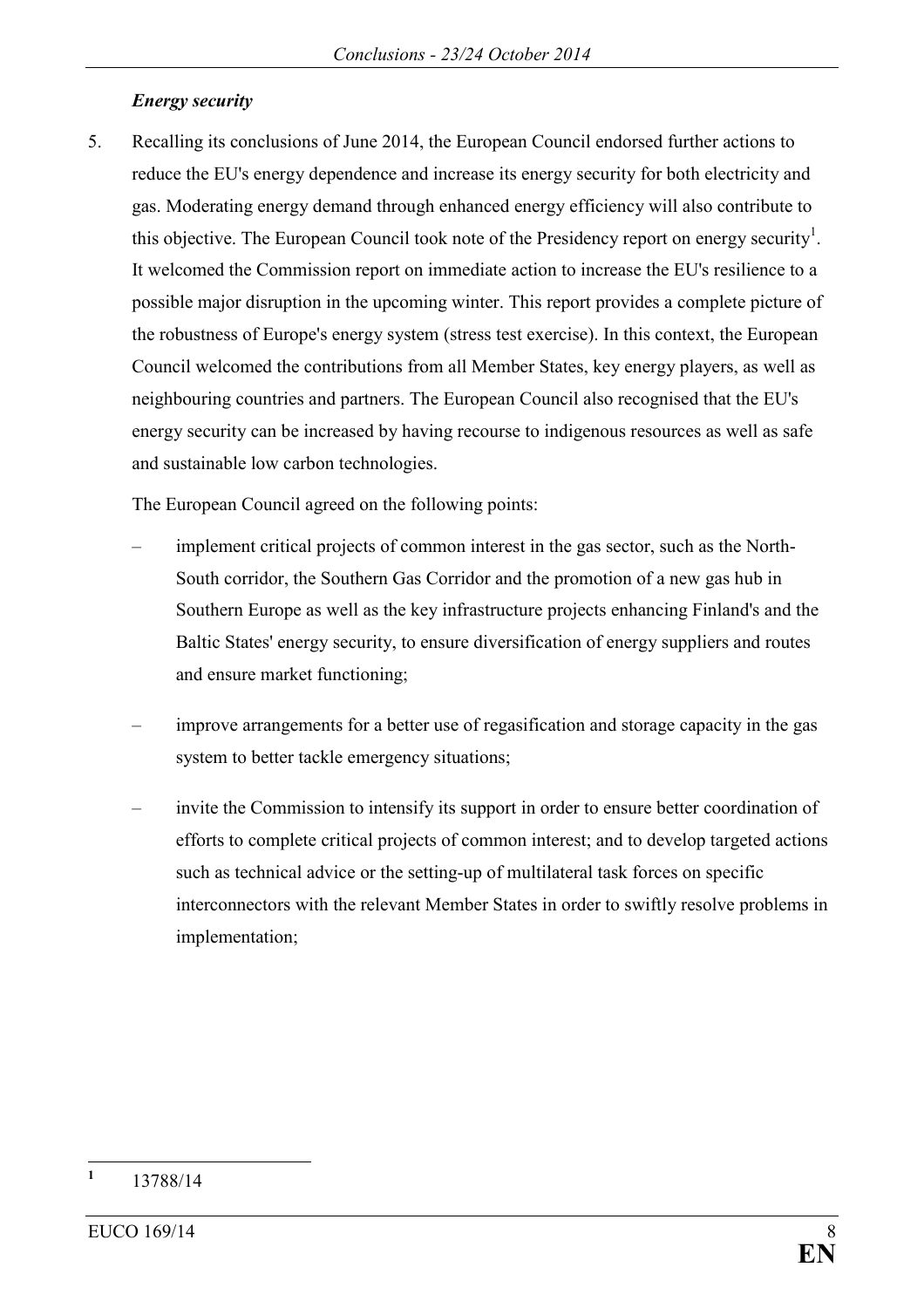- streamline national administrative procedures in accordance with the Commission's guidance, and further develop a policy to address the protection of critical energy infrastructure, including against ICT risks;
- in order to increase the EU's bargaining power in the energy negotiations, make full use of the Decision establishing an information exchange mechanism with regard to intergovernmental agreements between Member States and third countries in the field of energy, in particular as regards standard provisions and the Commission's assistance in the negotiations;
- encourage that Member States and involved companies provide relevant information to the Commission and seek its support throughout negotiations, including on the ex-ante assessment of the intergovernmental agreements' compatibility with EU legislation and its energy security priorities;
- further strengthen the Energy Community which aims to expand the EU's energy acquis to enlargement and neighbourhood countries, in the light of the EU's security of supply concerns;
- use EU and Member States foreign policy instruments to convey consistent messages related to energy security, in particular to strategic partners and major energy suppliers.

The European Council will revert to the issue of energy security in 2015 to assess progress.

### *Governance*

- 6. The European Council agreed that a reliable and transparent governance system without any unnecessary administrative burden will be developed to help ensure that the EU meets its energy policy goals, with the necessary flexibility for Member States and fully respecting their freedom to determine their energy mix. This governance system will :
	- 6.1 build on the existing building blocks, such as national climate programmes, national plans for renewable energy and energy efficiency. Separate planning and reporting strands will be streamlined and brought together;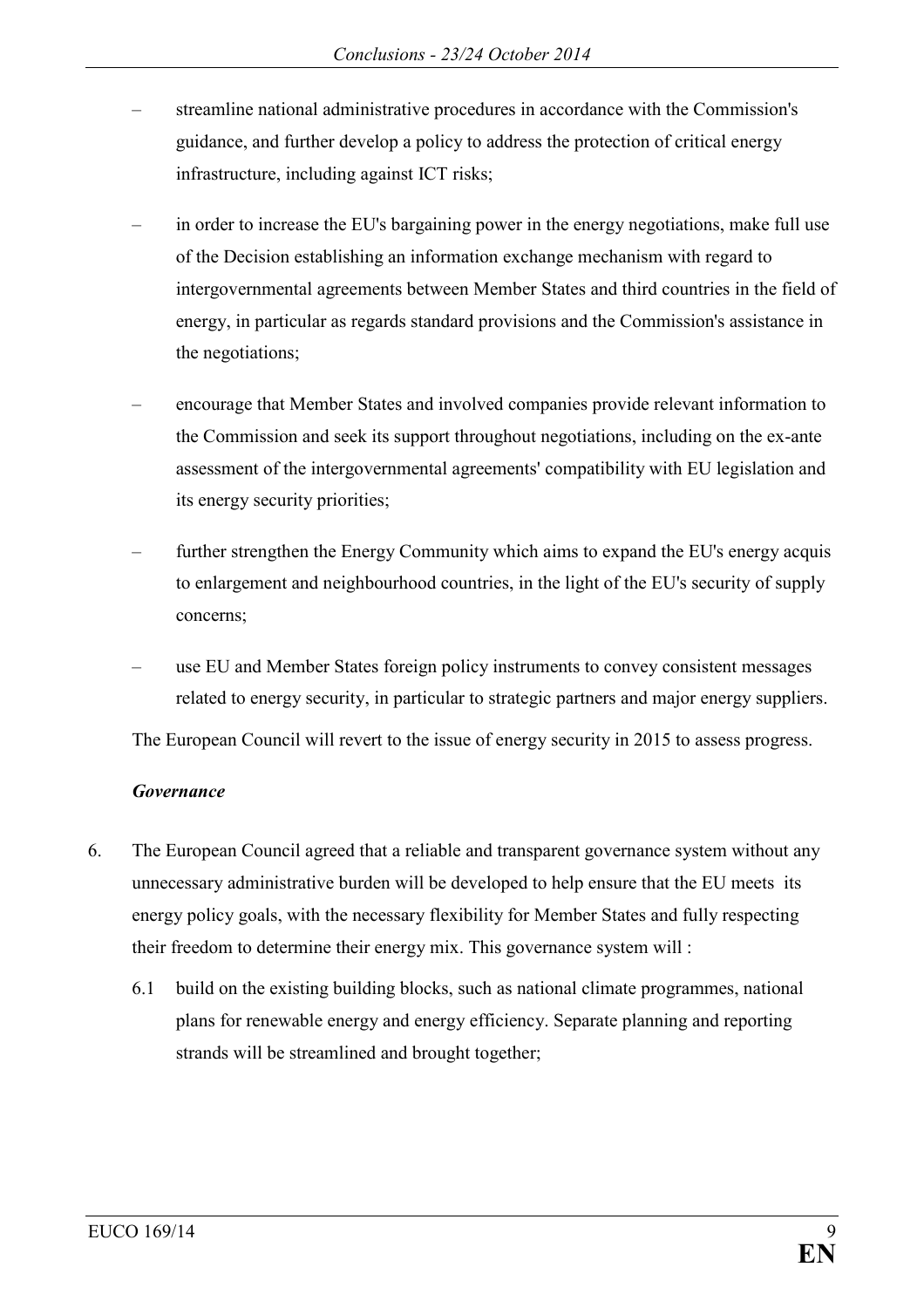- 6.2 step up the role and rights of consumers, transparency and predictability for investors, inter alia by systematic monitoring of key indicators for an affordable, safe, competitive, secure and sustainable energy system;
- 6.3 facilitate coordination of national energy policies and foster regional cooperation between Member States.

The European Council recalls its goal to build an Energy Union aiming at affordable, secure and sustainable energy, as stated in its Strategic Agenda, and will keep the implementation of this goal under regular review.

# **II. ECONOMIC ISSUES**

7. The economic and employment situation remains our highest priority. Recent macroeconomic developments are disappointing with low GDP growth and very high persisting levels of unemployment in much of Europe as well as exceptionally low inflation. This underlines the urgency of the prompt implementation of measures to boost jobs, growth, competitiveness and of those aimed at empowering and protecting its citizens as set out in the Strategic Agenda for the Union in Times of Change. Structural reforms and sound public finances are key conditions for investment. To this end, the European Council invited the Commission, the Council and the Member States to translate these orientations into concrete policy actions without delay.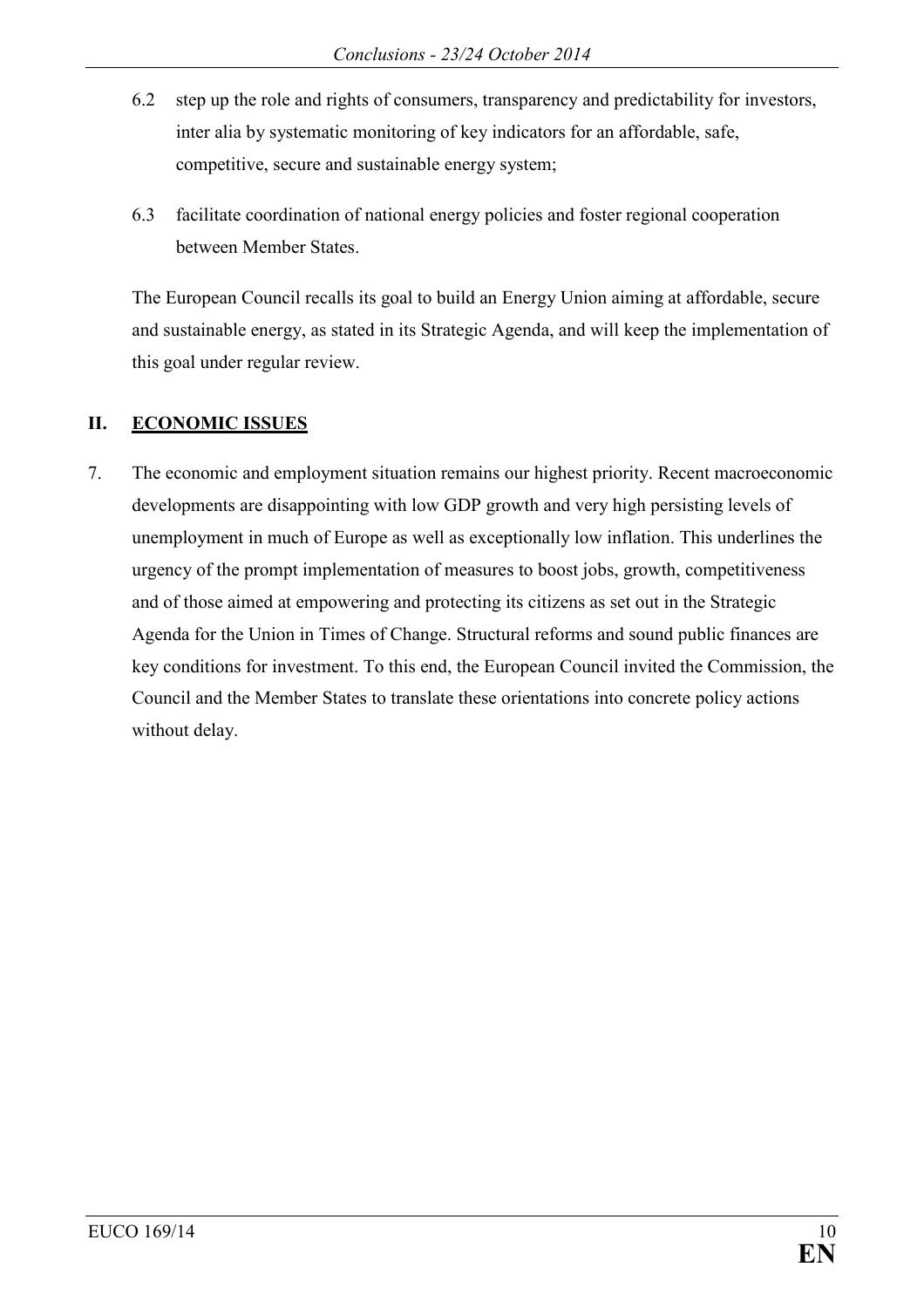- 8. To pave the way towards a strong sustainable economic recovery, Europe needs to invest in its future. Low investment today erodes tomorrow's growth potential. The European Council supports the incoming Commission's intention to launch an initiative mobilising 300 billion euro of additional investment from public and private sources over the period 2015-2017. We need to encourage full use of all existing and allocated EU resources. The European Council welcomed the establishment of a Task Force, led by the Commission and the European Investment Bank, with a view to identifying concrete actions to boost investment, including a pipeline of potentially viable projects of European relevance to be realised in the short and medium term. It invited the Commission and the Council, in close cooperation in particular with the EIB, to take this investment initiative forward without delay, and to report to the European Council in December.
- 9. Progress towards the establishment of the banking union has contributed to significant improvements in financial market conditions. A resilient, well-supervised and regulated European banking system will contribute to supporting the economic recovery. In this respect, the European Council welcomed the launch of the Single Supervisory Mechanism on 4 November 2014.

# **III. OTHER ITEMS**

### *Ebola*

10. The European Council is deeply concerned by the continuing spread of the Ebola virus in West Africa and the increasing number of people infected and dying from it. It commended the work done by the governments of the affected countries and by NGOs in responding to an unprecedented health challenge. The European Council also expressed its deep appreciation for the selfless dedication of health workers in this crisis and for their courage and professionalism.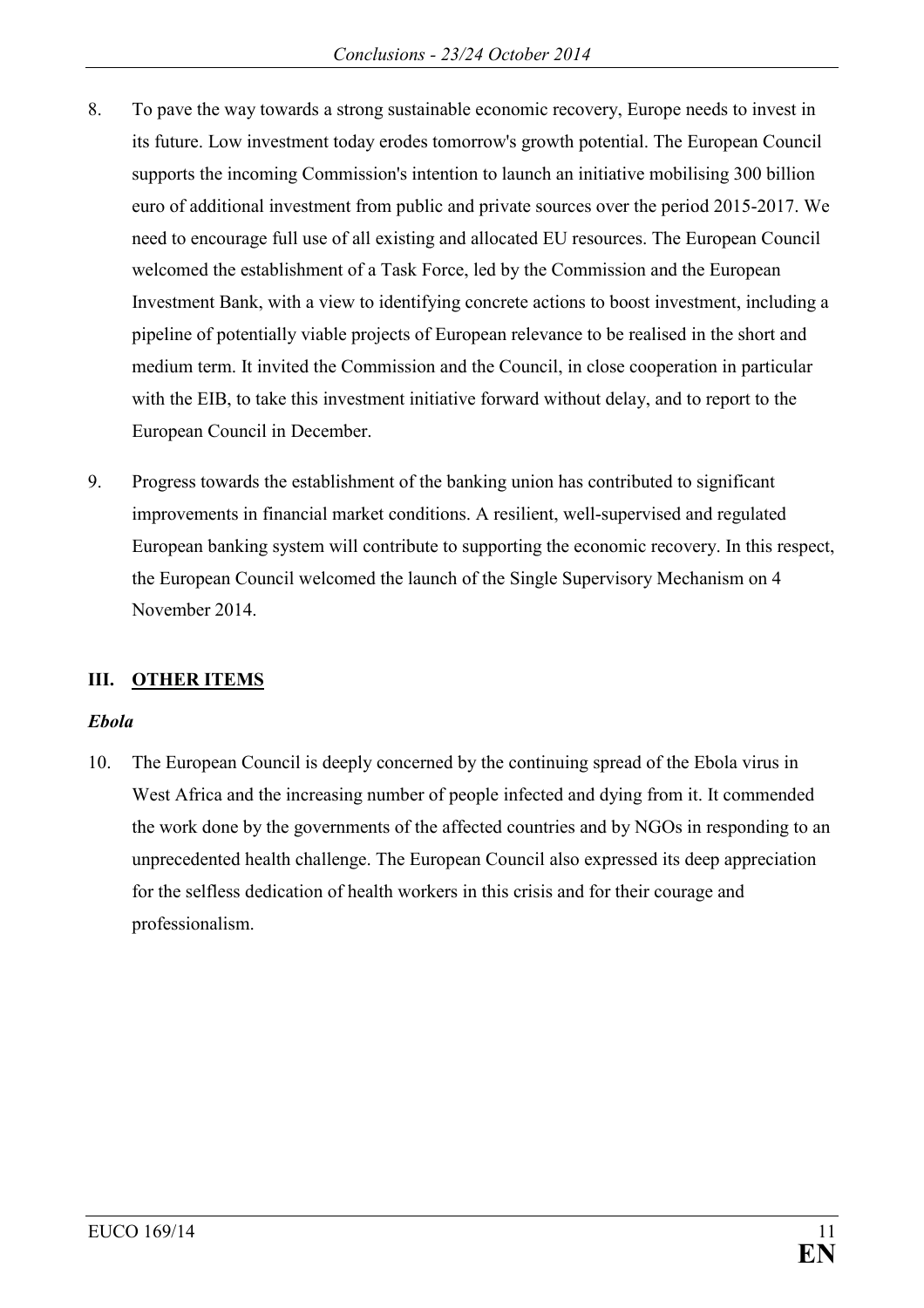- 11. Joining forces with the United Nations, regional organisations and other key partners, the European Union and its Member States have been at the forefront of international efforts to provide an emergency response offering key capabilities, such as expert staff, Ebola capable mobile laboratories, treatment centres, and both air and sea transport as part of the EU Comprehensive Response. Funding from the European Union and its Member States has now reached more than 600 million euro. The recent Foreign Affairs Council and the meeting of EU Ministers for Health have further defined EU action and the European Council urges the swift implementation of their conclusions.
- 12. A sustained, coordinated and increased response is required to curb current trends. Additional assistance is needed to scale-up the response on the ground, notably regarding medical care and equipment, as well as reinforced exit screening. The European Council welcomed Member States' commitments to increase financial assistance, which will bring total funding to 1 billion euro. Moreover, Member States committed to increase the deployment of medical and support staff in the region. Member States and the Commission also agreed to guarantee appropriate care for international health workers within available resources to receive the treatment they need, including through medical evacuation. Furthermore, the use of the Emergency Response Coordination Centre as a clearing house mechanism for the deployment of voluntary health experts is a priority.
- 13. The scale of the epidemic is a threat not only to the economy and the stability of the affected countries, but also to the region as a whole. The European Council calls on the High Representative and the Commission to develop a package of measures addressing the wider political, security and economic implications of the Ebola crisis in West Africa.
- 14. Helping West Africa to cope with the crisis is the most effective way to prevent a serious outbreak of the disease elsewhere. At the same time, with the first confirmed cases of Ebola infections in Europe, the state of preparedness within the European Union and further work to protect European Union countries and their citizens are of utmost importance, in particular precautionary measures to reduce risks of contagion, including coordinated preventive actions within the EU such as sharing of information and best practices, training of health professionals and, where appropriate, entry screening.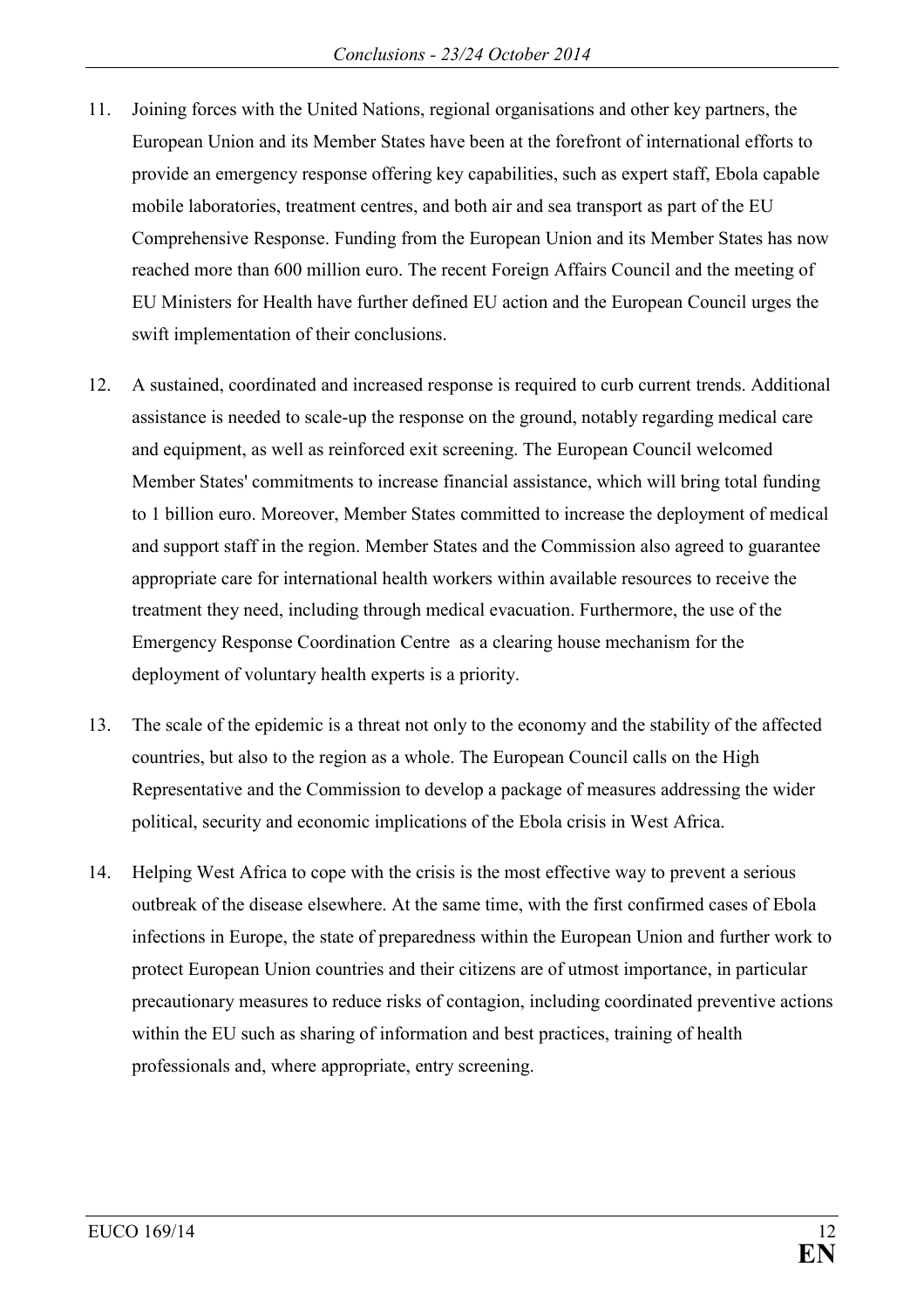- 15. With a view to further reinforcing the EU Ebola response capacity the EU has appointed incoming Commissioner Christos Stylianides as EU Ebola coordinator. Assisted by the Emergency Response Coordination Centre, he will work with EU institutions, Member States, the UN and other international organisations and stakeholders.
- 16. The European Council invites the President of the Commission and the High Representative to report back at its next meeting on the measures taken to respond to the Ebola crisis.

### *Ukraine*

- 17. Recalling its conclusions of 30 August, the European Council welcomed the Minsk Protocol of 5 September and the Minsk Memorandum of 19 September as steps towards a sustainable political solution of the crisis, which must be based on respect for Ukraine's independence, sovereignty and territorial integrity. It expects the parties' full engagement and swift implementation of all commitments under the Minsk documents, in particular with regard to the full implementation of the cease-fire, the setting-up of comprehensive border control arrangements and the holding of early elections in the Donetsk and Luhansk regions in accordance with Ukrainian law. It considers that the holding of "presidential" and "parliamentary" elections, called by the self-appointed authorities, would run counter to the letter and the spirit of the Minsk Protocol and will not be recognised. The European Council reiterates its call for immediate, safe and unrestricted access to the MH17 crash site.
- 18. The European Union expects the Russian Federation to respect Ukraine's national sovereignty and territorial integrity and to contribute to the political stabilisation and economic recovery of Ukraine. The European Council reiterates that it will not recognize the illegal annexation of Crimea. The Russian Federation should assume its responsibilities for the full implementation of the Minsk agreements. In particular, Russian authorities should prevent any movement of military, weapons or fighters from its territory into Ukraine. They should exercise their influence to ensure that the separatists implement in good faith the obligations assumed in Minsk. The Russian Federation should also support OSCE verification efforts.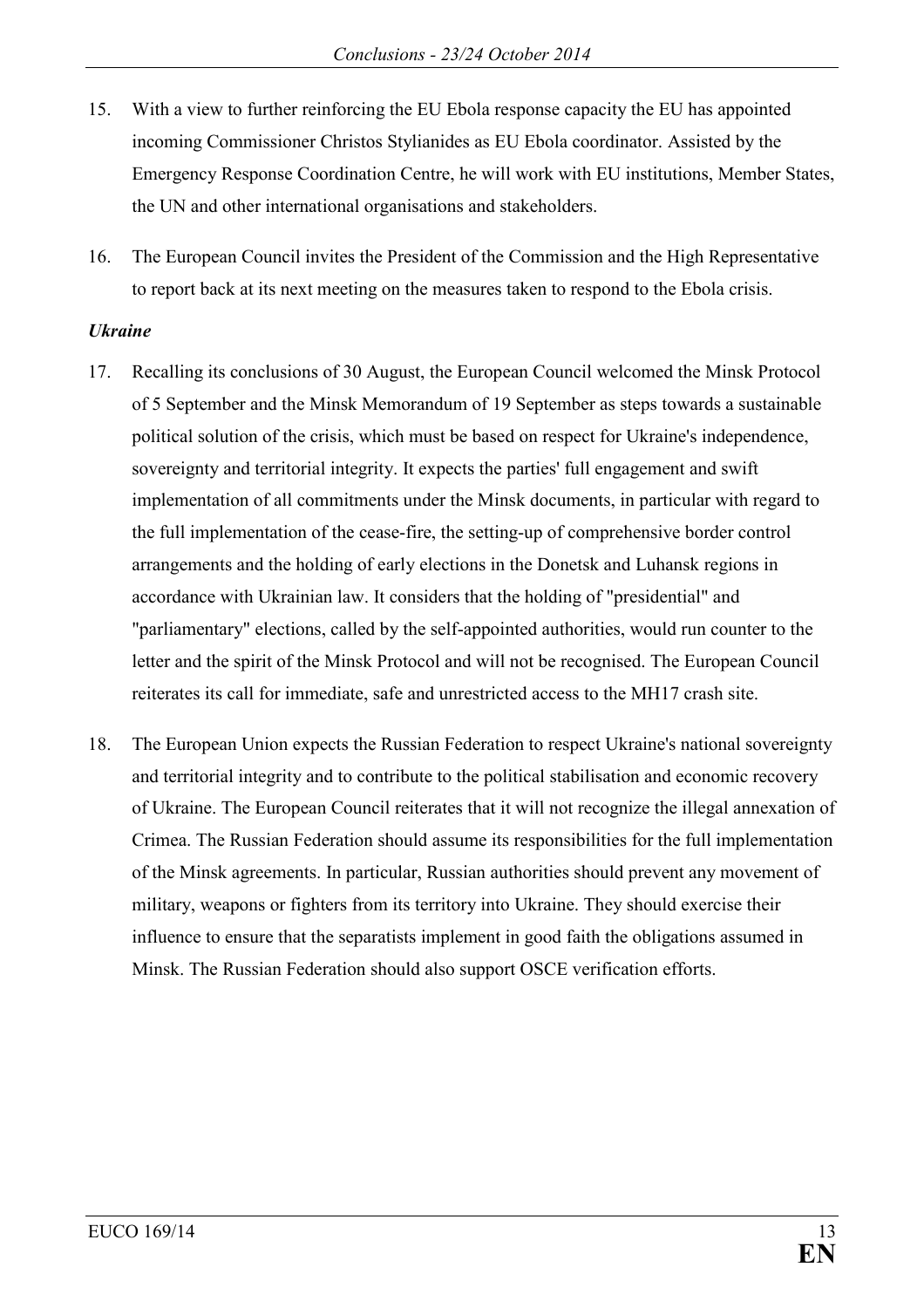- 19. The European Union and its Member States remain fully engaged in support of a political solution to the Ukrainian crisis, including through contributions to enhance the OSCE monitoring capacity, scaling up their humanitarian assistance, and encouraging and assisting Ukraine in its process of reforms, in particular on decentralisation and protection of rights of persons belonging to national minorities. The European Council welcomed the upcoming provisional application of the Association Agreement. It underlined the importance for the Russian Federation, Ukraine and the European Union to strictly abide by the commitments reflected in the Joint Ministerial Statement of 12 September.
- 20. Looking ahead to Parliamentary elections on 26 October, the European Council reiterates its willingness to support Ukraine as it addresses political and economic reform, including in the energy sector, in line with the commitments both sides have made through the Association Agreement.
- 21. The European Council welcomed progress in the resolution of the Ukrainian energy crisis. It looks forward to the finalisation of ongoing trilateral negotiations between the Russian Federation, Ukraine and the European Commission.
- 22. The European Council recalled previous EU decisions on restrictive measures. It will remain seized with the situation in Ukraine in order to provide further direction as required.

### *Republic of Moldova*

23. The European Council looks forward to the holding of parliamentary elections in the Republic of Moldova on 30 November as yet another important step on the European agenda of the Republic of Moldova following the recent provisional application of the Association Agreement. It expects the upcoming parliamentary elections to be free and fair, and recommends that the Moldovan authorities work closely with international electoral observers. In this context, all political forces should carry out an open and fair electoral campaign.